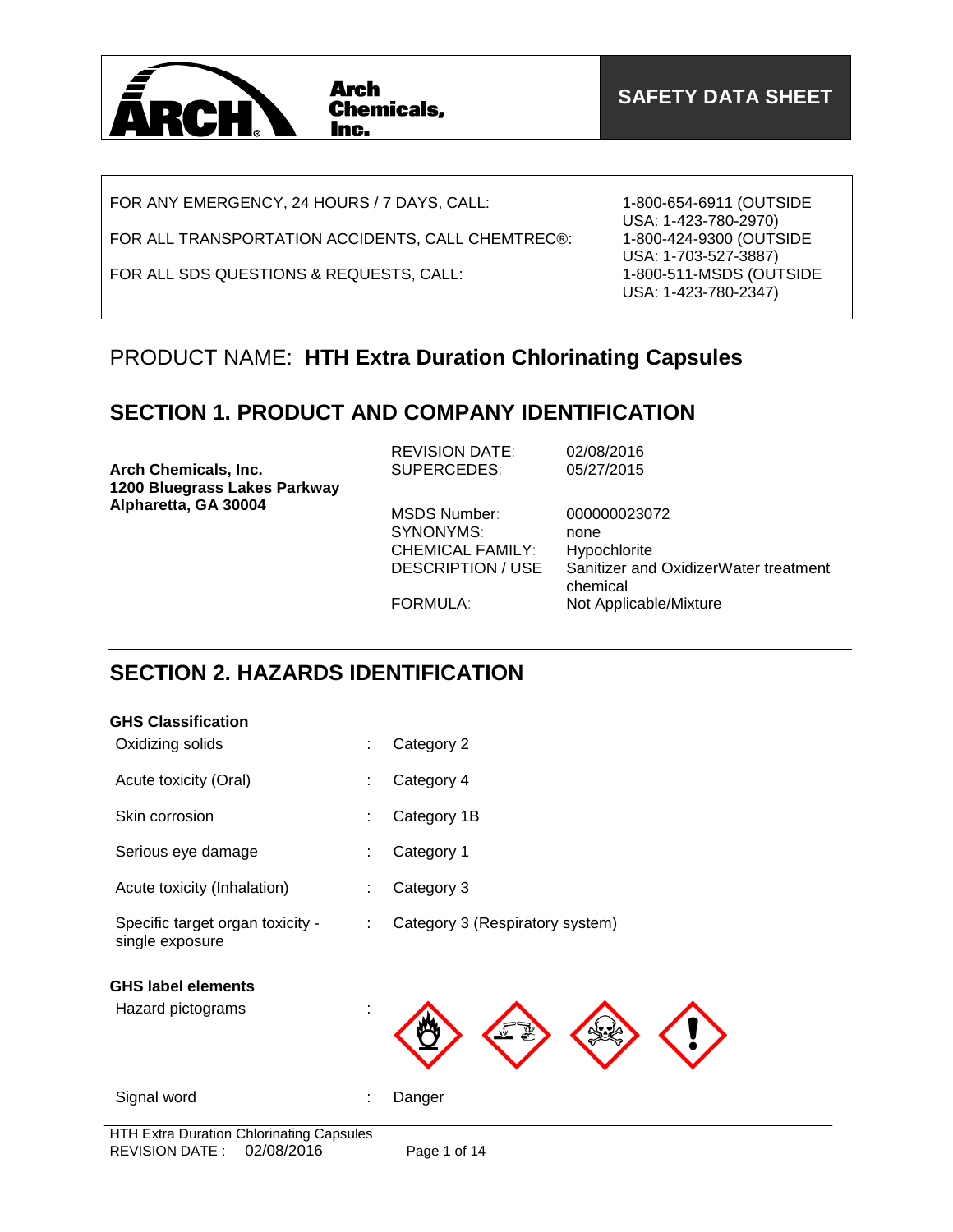

### **Other hazards**

None known.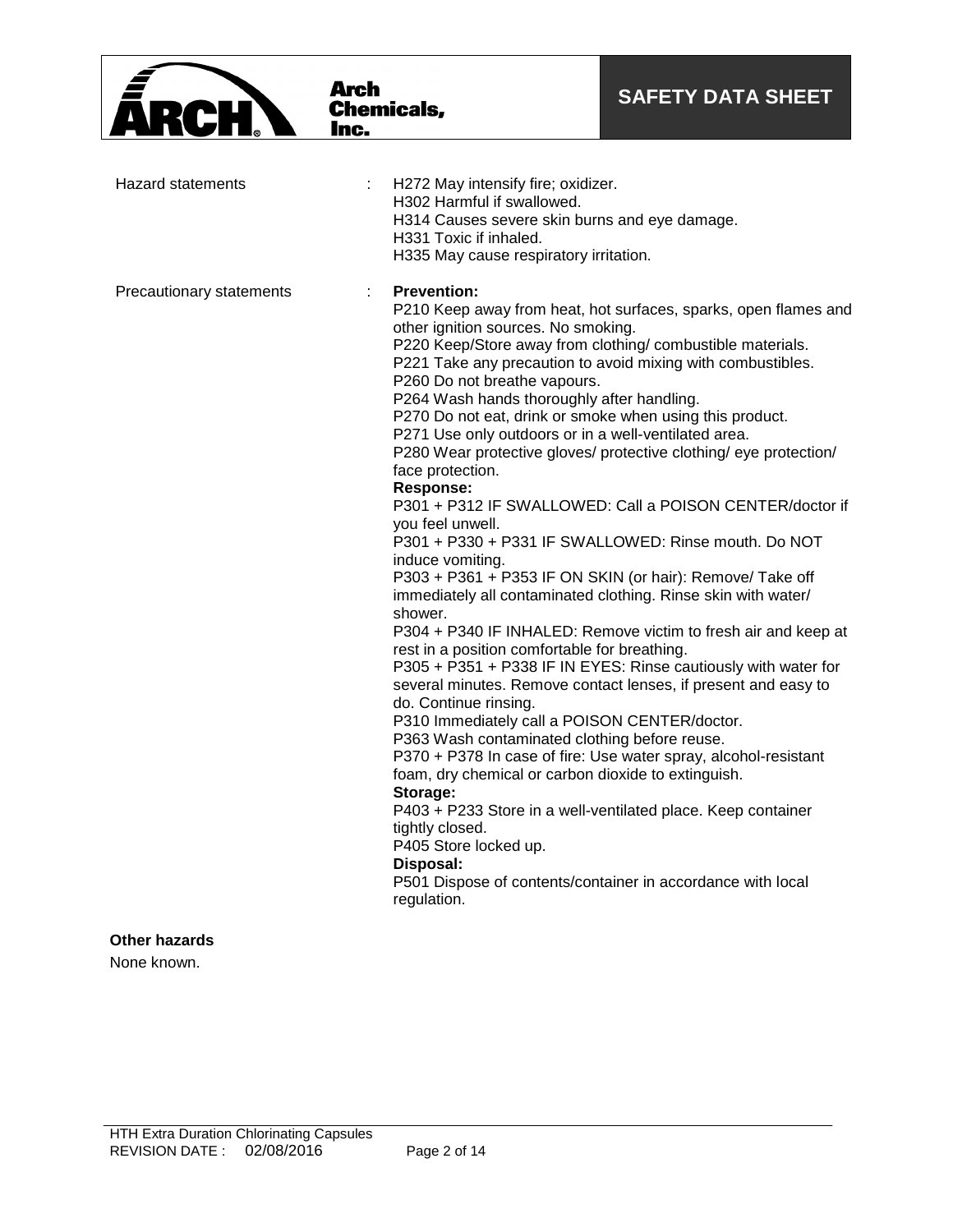

### **SECTION 3. COMPOSITION/INFORMATION ON INGREDIENTS**

| CAS OR CHEMICAL NAME<br><b>CALCIUM HYPOCHLORITE</b> | CAS#<br>7778-54-3 | % RANGE<br>$60 - 80$ |
|-----------------------------------------------------|-------------------|----------------------|
| <b>SODIUM CHLORIDE</b>                              | 7647-14-5         | $10 - 20$            |
| CALCIUM CHLORATE                                    | 10137-74-3        | $0 - 5$              |
| CALCIUM CHLORIDE                                    | 10043-52-4        | $0 - 5$              |
| CALCIUM HYDROXIDE                                   | 1305-62-0         | $0 - 6$              |
| CALCIUM CARBONATE                                   | 471-34-1          | $0 - 5$              |
| Water                                               | 7732-18-5         | 4 - 8.5              |

# **SECTION 4. FIRST AID MEASURES**

| General Advice:     | Call a poison control center or doctor for treatment advice. For 24-hour<br>emergency medical assistance, call Arch Chemical Emergency Action Network at<br>1-800-654-6911. Have the product container or label with you when calling a<br>poison control center or doctor, or going for treatment. |
|---------------------|-----------------------------------------------------------------------------------------------------------------------------------------------------------------------------------------------------------------------------------------------------------------------------------------------------|
| Inhalation:         | IF INHALED: Move person to fresh air. If person is not breathing, call 911 or an<br>ambulance, then give artificial respiration, preferably mouth-to-mouth if possible.                                                                                                                             |
| Skin Contact:       | Call a poison control center or doctor for further treatment advice.<br>IF ON SKIN OR CLOTHING: Take off contaminated clothing. Rinse skin<br>immediately with plenty of water for 15-20 minutes. Call a poison control center or<br>doctor for treatment advice.                                   |
| Eye Contact:        | IF IN EYES: Hold eye open and rinse slowly and gently with water for 15-20<br>minutes. Remove contact lenses, if present, after the first 5 minutes, then<br>continue rinsing eye. Call a poison control center or doctor for treatment advice.                                                     |
| Ingestion:          | IF SWALLOWED: Call a poison control center or doctor immediately for treatment<br>advice. Have person sip a glass of water if able to swallow. Do not induce<br>vomiting unless told to do so by a poison control center or doctor. Do not give<br>anything by mouth to an unconscious person.      |
| Notes to Physician: | Probable mucosal damage may contraindicate the use of gastric lavage.                                                                                                                                                                                                                               |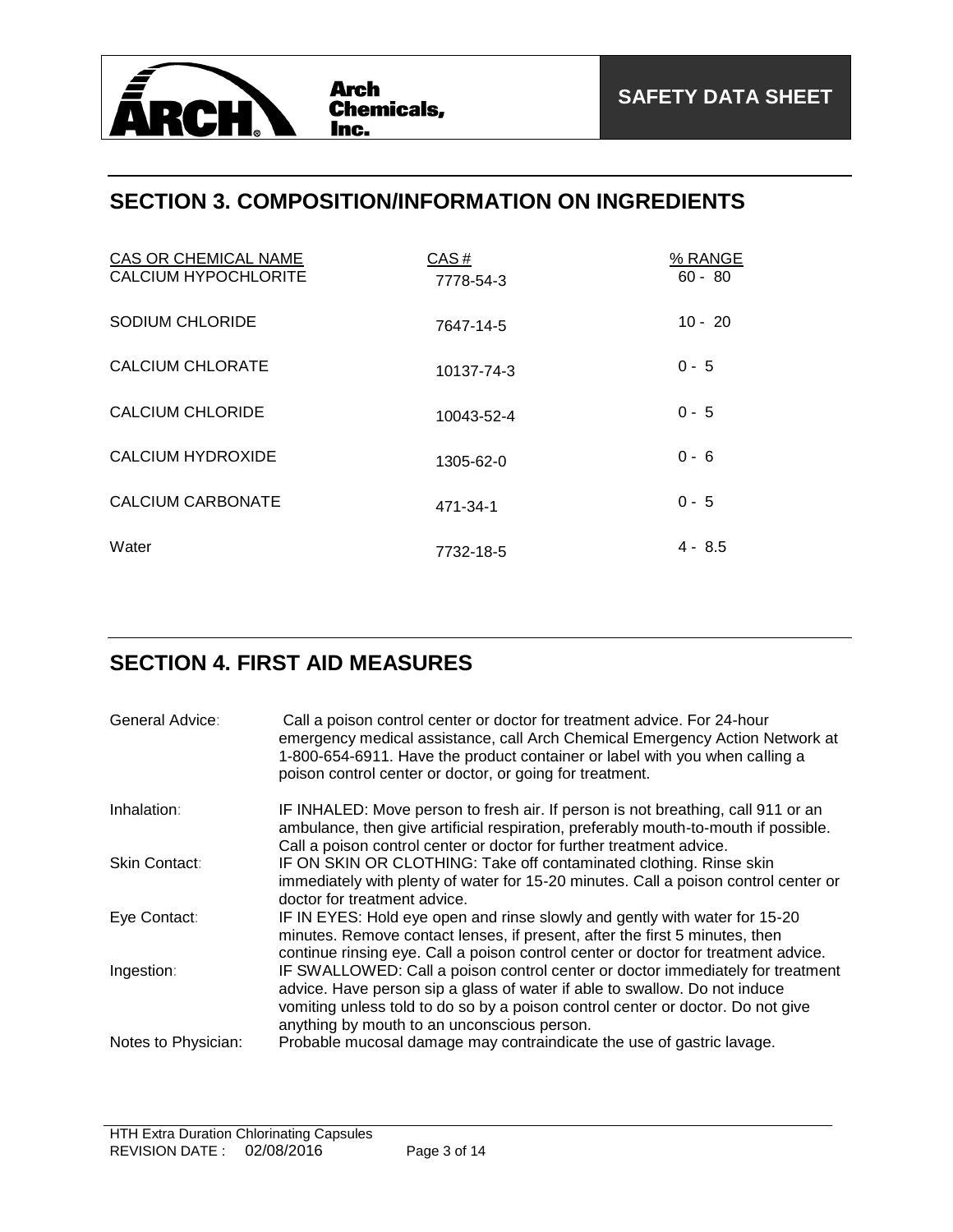

### **SECTION 5. FIREFIGHTING MEASURES**

| Flammability Summary (OSHA):                      | This product is chemically reactive with many substances. Any<br>contamination of the product with other substances by spill or<br>otherwise may result in a chemical reaction and fire., This product is<br>a strong oxidizer which is capable of intensifying a fire once started.,<br>Product is not known to be flammable, combustible or pyrophoric. |
|---------------------------------------------------|-----------------------------------------------------------------------------------------------------------------------------------------------------------------------------------------------------------------------------------------------------------------------------------------------------------------------------------------------------------|
| <b>Flammable Properties</b>                       |                                                                                                                                                                                                                                                                                                                                                           |
| Flash Point:                                      | Not applicable                                                                                                                                                                                                                                                                                                                                            |
| <b>Autoignition Temperature:</b>                  | Not applicable                                                                                                                                                                                                                                                                                                                                            |
| <b>Extinguishing Media:</b>                       | Water only. Do not use dry extinguishers containing ammonium<br>compounds.                                                                                                                                                                                                                                                                                |
| Fire Fighting Instructions:                       | Use water to cool containers exposed to fire. See Section 6 for<br>protective equipment for fire fighting.                                                                                                                                                                                                                                                |
| Upper Flammable / Explosive Limit,<br>$%$ in air: | Not applicable                                                                                                                                                                                                                                                                                                                                            |
| Lower Flammable / Explosive Limit,<br>% in air:   | Not applicable                                                                                                                                                                                                                                                                                                                                            |

# **SECTION 6. ACCIDENTAL RELEASE MEASURES**

| Personal Protection for Emergency<br>Situations: | Response to a large quantity spill (100 pounds or greater) or when<br>dusting or decomposition gas exposure could occur requires the use<br>of a positive pressure full face supplied air repirator or self contained<br>breathing apparatus (SCBA), chemical resistant gloves, coveralls<br>and boots. In case of fire, this personal protective equipment should<br>be used in addition to normal fire fighter equipment. |
|--------------------------------------------------|-----------------------------------------------------------------------------------------------------------------------------------------------------------------------------------------------------------------------------------------------------------------------------------------------------------------------------------------------------------------------------------------------------------------------------|
| <b>Spill Mitigation Procedures</b>               |                                                                                                                                                                                                                                                                                                                                                                                                                             |
| Air Release:                                     | Vapors may be suppressed by the use of water fog. All water utilized<br>to assist in fume suppression, decontamination or fire suppression<br>may be contaminated and must be contained before disposal and/or<br>treatment.                                                                                                                                                                                                |
| Water Release:                                   | This product is heavier than water. This material is soluble in water.<br>Monitor all exit water for available chlorine and pH. Advise local<br>authorities of any contaminated water release.                                                                                                                                                                                                                              |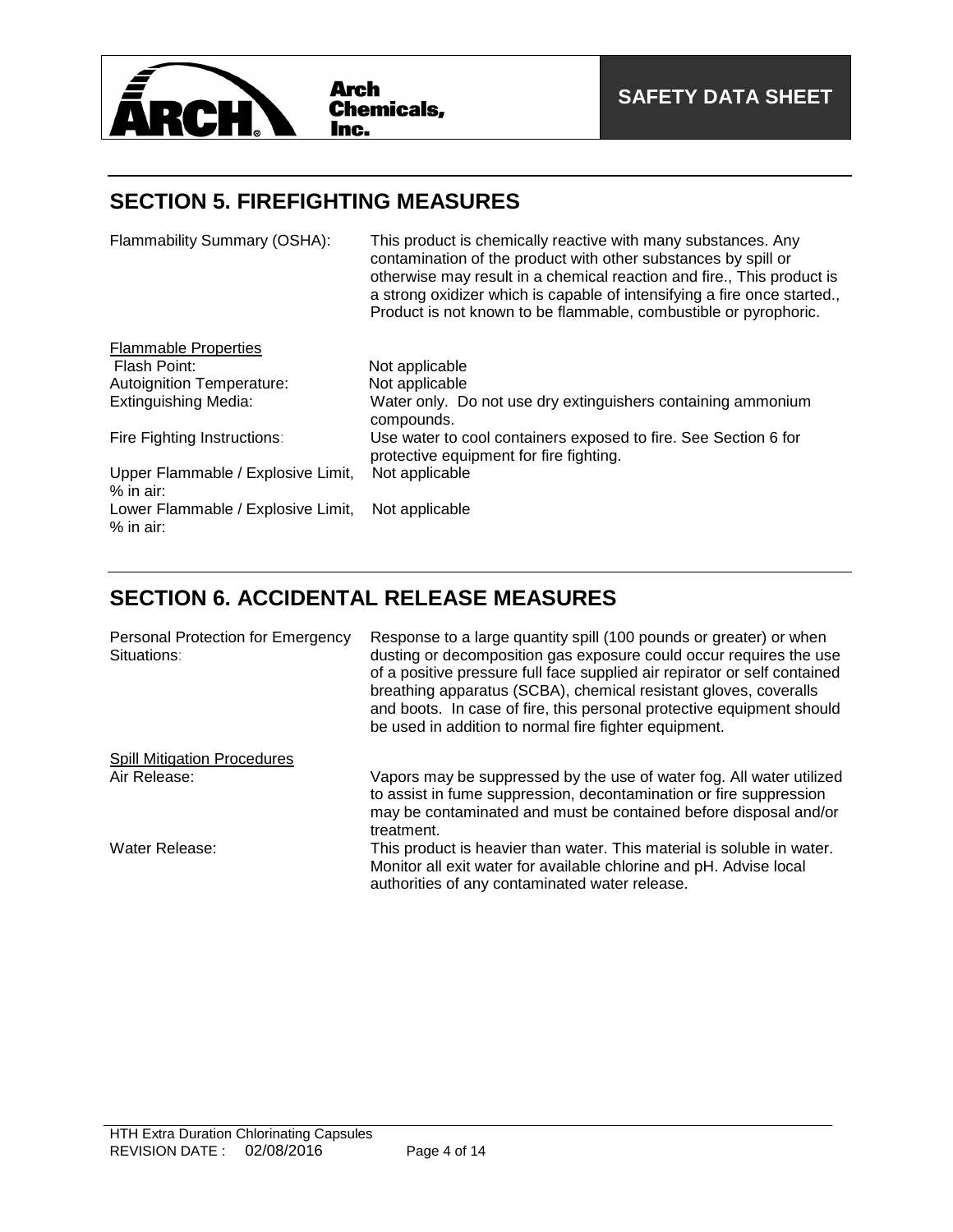|                                                                                                                                                                                                                                                                                     | Arch<br><b>Chemicals,</b><br>Inc.                                                                                                                                                                                                                                                                | <b>SAFETY DATA SHEET</b>                                                                                                                                                                                                                                                                                                                                                                                                                                                                                                                                                                                                                              |
|-------------------------------------------------------------------------------------------------------------------------------------------------------------------------------------------------------------------------------------------------------------------------------------|--------------------------------------------------------------------------------------------------------------------------------------------------------------------------------------------------------------------------------------------------------------------------------------------------|-------------------------------------------------------------------------------------------------------------------------------------------------------------------------------------------------------------------------------------------------------------------------------------------------------------------------------------------------------------------------------------------------------------------------------------------------------------------------------------------------------------------------------------------------------------------------------------------------------------------------------------------------------|
| Land Release:<br>Contact 1-800-654-6911 immediately. DANGER: All spills of this<br>product into plastic bags, and place those bags into a clean, dry<br>disposal container, properly marked and labeled. Disposal<br>disposal containers tightly. Immediately remove all product in |                                                                                                                                                                                                                                                                                                  | product should be treated as contaminated. Contaminated product<br>may initiate a chemical reaction that may spontaneously ignite any<br>combustible material present, resulting in a fire of great intensity. In<br>case of a spill, separate all spilled product from packaging, debris<br>and other material. Using a clean broom or shovel, place all spilled<br>containers made of plastic or metal are recommended. Do not seal<br>disposal containers to an isolated area outdoors. Place all damaged<br>packaging material in a disposal container of water to assure<br>decontamination (i.e. removal of all product) before disposal. Place |
| Additional Spill Information:                                                                                                                                                                                                                                                       | and labeled. Call for disposal procedures.<br>of spill as soon as possible and notify appropriate personnel.<br>Consideration. This material may be neutralized for disposal; you<br>beginning any such procedure. FOR ALL TRANSPORTATION<br>ACCIDENTS, CALL CHEMTREC: 1-800-424-9300 REPORTABLE | all undamaged packaging in a clean, dry container properly marked<br>Hazardous concentrations in air may be found in local spill area and<br>immediately downwind. Remove all sources of ignition. Stop source<br>Dispose of spill residues per guidelines under Section 13, Disposal<br>are requested to contact Arch Chemicals at 1-800-654-6911 before                                                                                                                                                                                                                                                                                             |

# **SECTION 7. HANDLING AND STORAGE**

Handling: **Avoid inhalation of dust and fumes.** Do not take internally. Avoid contact with skin, eyes and clothing. Upon contact with skin or eyes, wash off with water. Remove contaminated clothing and wash before reuse.

QUANTITY: 10 lbs. (as calcium hypochlorite) per 40 CFR 302.4.

Storage: Storage: Keep product tightly sealed in original containers. Store product in a cool, dry, well-ventilated area. Store away from combustible or flammable products. Keep product packaging clean and free of all contamination, including, e.g. other pool treatment products, acids, organic materials, nitrogen-containing compounds, dry powder fire extinguishers (containing mono-ammonium phosphate), oxidizers, all corrosive liquids, flammable or combustible materials, etc. Shelf Life Limitations: Do not store product where the average daily temperature exceeds 95° F. Storage above this temperature may result in rapid decomposition, evolution of chlorine gas and heat sufficient to ignite combustible products. Shelf life (that is, the period of time before the product goes below stated label strength) is determined by storage time and temperatures. Store in a cool, dry and well ventilated area. Prolonged storage at elevated temperatures will significantly shorten the shelf life. Storage in a climate controlled storage area or building is recommended in those areas where extremes of high temperature occur.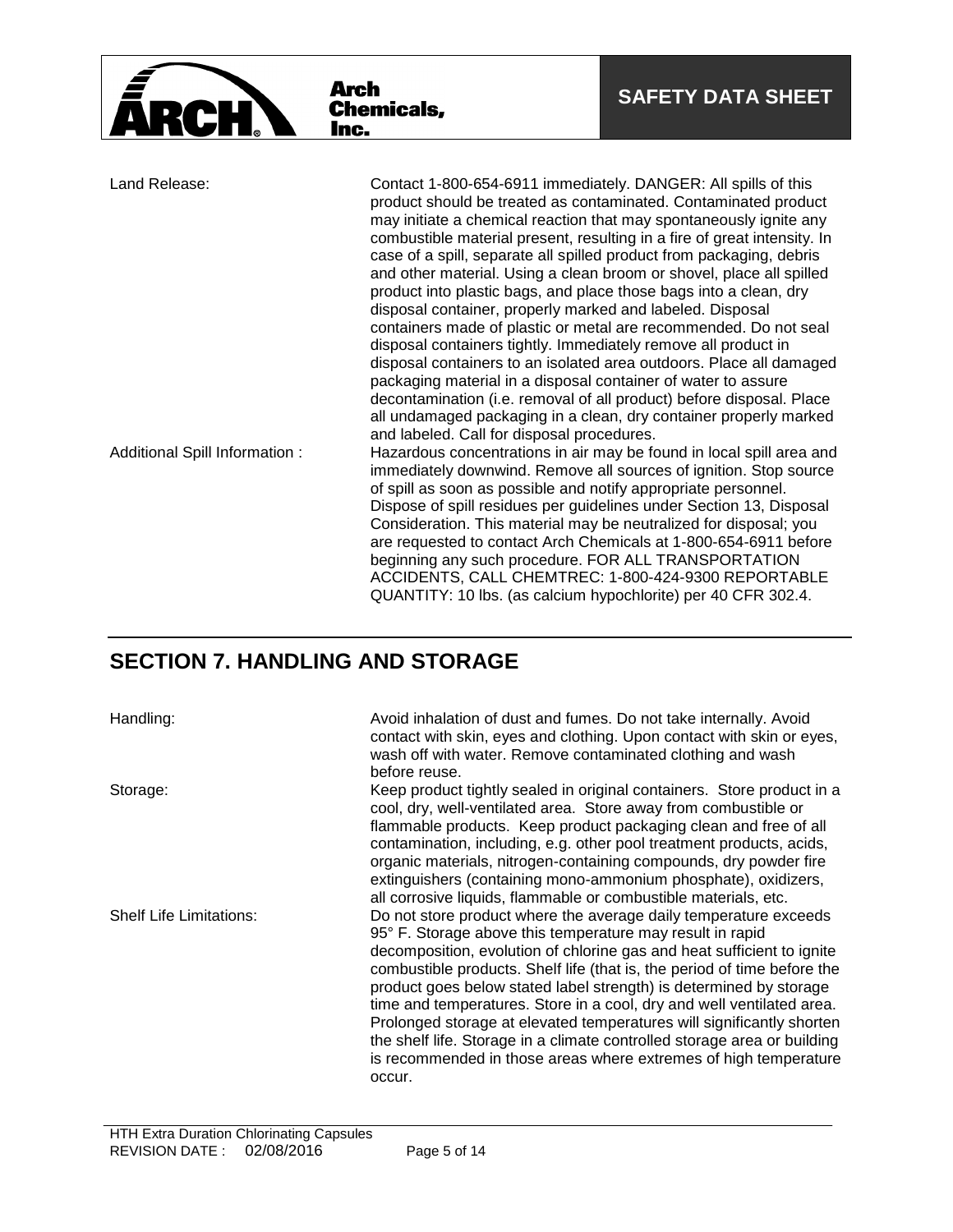

| Incompatible Materials for Storage:    | Do not allow product to come in contact with other materials,<br>including e.g. other pool treatment products, acids, organic<br>materials, nitrogen-containing compounds, dry powder fire<br>extinguishers (containing mono-ammonium phosphate), oxidizers,<br>all corrosive liquids, flammable or combustible materials, etc. A<br>chemical reaction with such substances can cause a fire of great<br>intensity. |
|----------------------------------------|---------------------------------------------------------------------------------------------------------------------------------------------------------------------------------------------------------------------------------------------------------------------------------------------------------------------------------------------------------------------------------------------------------------------|
| Do Not Store At temperatures<br>Above: | Average daily temperature of 35° C / 95° F. Storage above this<br>temperature may result in rapid decomposition, evolution of chlorine<br>gas and heat sufficient to ignite combustible products.                                                                                                                                                                                                                   |

# **SECTION 8. EXPOSURE CONTROLS/PERSONAL PROTECTION**

| Ventilation:                                    | Local exhaust ventilation or other engineering controls are normally required<br>when handling or using this product to keep airborne exposures below the<br>TLV, PEL or other recommended exposure limit. |
|-------------------------------------------------|------------------------------------------------------------------------------------------------------------------------------------------------------------------------------------------------------------|
| Protective Equipment for Routine Use of Product |                                                                                                                                                                                                            |

| <b>Respiratory Protection:</b> | Wear a NIOSH approved respirator if levels above the exposure limits are<br>possible.                                                                                                                                                                                          |
|--------------------------------|--------------------------------------------------------------------------------------------------------------------------------------------------------------------------------------------------------------------------------------------------------------------------------|
| Respirator Type:               | A NIOSH approved full-face air purifying respirator equipped with<br>combination chlorine/P100 cartridges. Air purifying respirators should not be<br>used in oxygen deficient or IDLH atmospheres or if exposure concentrations<br>exceed ten (10) times the published limit. |
| Skin Protection:               | Wear impervious gloves to avoid skin contact. A full impervious suit is<br>recommended if exposure is possible to a large portion of the body. A safety<br>shower should be provided in the immediate work area.                                                               |
| Eye Protection:                | Use chemical goggles. Emergency eyewash should be provided in the<br>immediate work area.                                                                                                                                                                                      |
| Protective Clothing Type:      | Neoprene, Nitrile, Natural rubber (This includes: gloves, boots, apron,<br>protective suit)                                                                                                                                                                                    |

### **Components with workplace control parameters**

| Components (CAS-No.)             | Value | Control<br>parameters | Basis (Update)   |
|----------------------------------|-------|-----------------------|------------------|
| CALCIUM HYPOCHLORITE (7778-54-3) | TWA   | 1 mg/m $3$            | ARCH OEL*        |
| CALCIUM HYPOCHLORITE (7778-54-3) | Conc  | $37 - 48$ mg/m $3$    | NIOSH/GUIDE IDLH |
| CALCIUM HYDROXIDE (1305-62-0)    | TWA   | $5 \text{ mg/m}$      | ACGIH (02 2014)  |

ARCH OEL: Arch Recommended Occupational Exposure Guideline.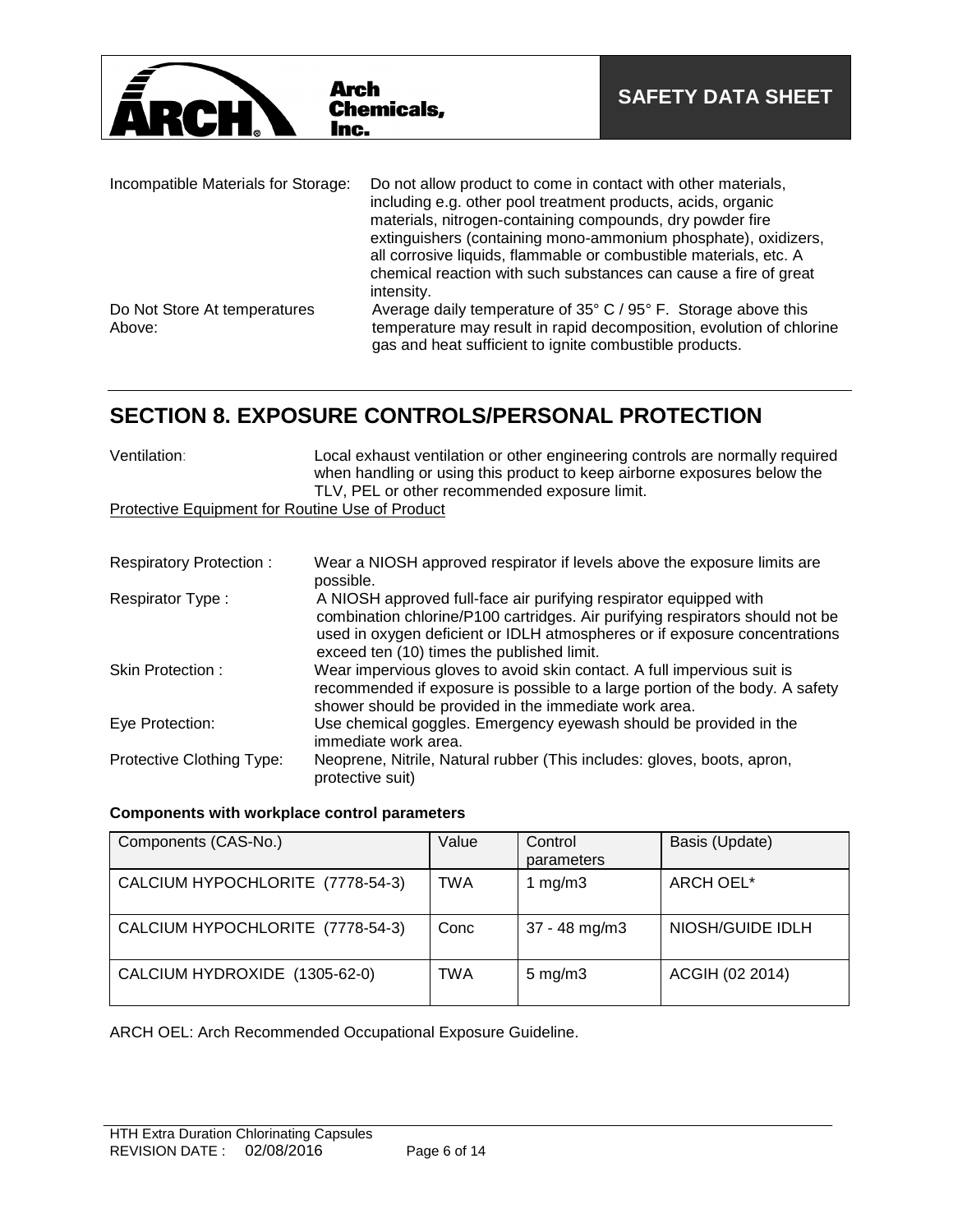

### **SECTION 9. PHYSICAL AND CHEMICAL PROPERTIES**

| <b>Physical State:</b>                     | solid                                                               |
|--------------------------------------------|---------------------------------------------------------------------|
| Form                                       | tablet                                                              |
| Color:                                     | white                                                               |
| Odor:                                      | Chlorine-like                                                       |
| Molecular Weight:                          | (Active ingredient) 143.00 g/mol                                    |
| pH :                                       | 10.4 - 10.8 (1% solution in neutral, distilled water) (@ 25 Deg. C) |
| <b>Boiling Point:</b>                      | Not applicable                                                      |
| Melting point/freezing<br>point            | Not applicable                                                      |
| Density:                                   | $1.9$ g/cc                                                          |
| Vapor Pressure:                            | (@ 25 Deg. C) Not applicable                                        |
| Vapor Density:                             | Not applicable                                                      |
| Viscosity:                                 | Not applicable                                                      |
| Fat Solubility:                            | no data available                                                   |
| Solubility in Water:                       | 18 % Product also contains calcium hydroxide and calcium            |
|                                            | carbonate which will leave a residue.                               |
| Partition coefficient n-<br>octanol/water: | Not applicable                                                      |
| <b>Evaporation Rate:</b>                   | Not applicable                                                      |
| Oxidizing:                                 | Oxidizing                                                           |
| Volatiles, % by vol.:                      | Not applicable                                                      |
| <b>VOC Content</b>                         | This product does not contain any chemicals listed under the U.S.   |
|                                            | Clean Air Act Section 111 SOCMI Intermediate or Final VOC's (40     |
|                                            | CFR 60.489). This product does not contain any VOC exemptions       |
|                                            | listed under the U.S. Clean Air Act Section 450.                    |
| <b>HAP Content</b>                         | Not applicable                                                      |

## **SECTION 10. STABILITY AND REACTIVITY**

| <b>Stability and Reactivity Summary:</b> | Product is not sensitive to mechanical shock or impact. Product is<br>not sensitive to electrical static discharge. Product will not undergo<br>hazardous polymerization. Product is an NFPA Class 3 oxidizer<br>which can cause a severe increase in fire intensity. Not<br>pyrophoric. Not an organic peroxide. If subjected to excessive<br>temperatures, the product may undergo rapid decomposition,<br>evolution of chlorine gas, and heat sufficient to ignite combustible<br>substances. If product is exposed to small amounts of water, it can<br>react violently to produce heat and toxic gases and spatter. Use<br>copious amounts of water for fires involving this product. |
|------------------------------------------|--------------------------------------------------------------------------------------------------------------------------------------------------------------------------------------------------------------------------------------------------------------------------------------------------------------------------------------------------------------------------------------------------------------------------------------------------------------------------------------------------------------------------------------------------------------------------------------------------------------------------------------------------------------------------------------------|
| Conditions to Avoid:                     | Do not store next to heat source, in direct sunlight, or elevated<br>storage temperature. Do not store where the daily average<br>temperature exceeds 95 °F. Prevent ingress of humidity and<br>moisture into container or package. Always close the lid.                                                                                                                                                                                                                                                                                                                                                                                                                                  |
| Chemical Incompatibility:                | This product is chemically reactive with many substances,<br>including, e.g., other pool treatment products, acids, organics,                                                                                                                                                                                                                                                                                                                                                                                                                                                                                                                                                              |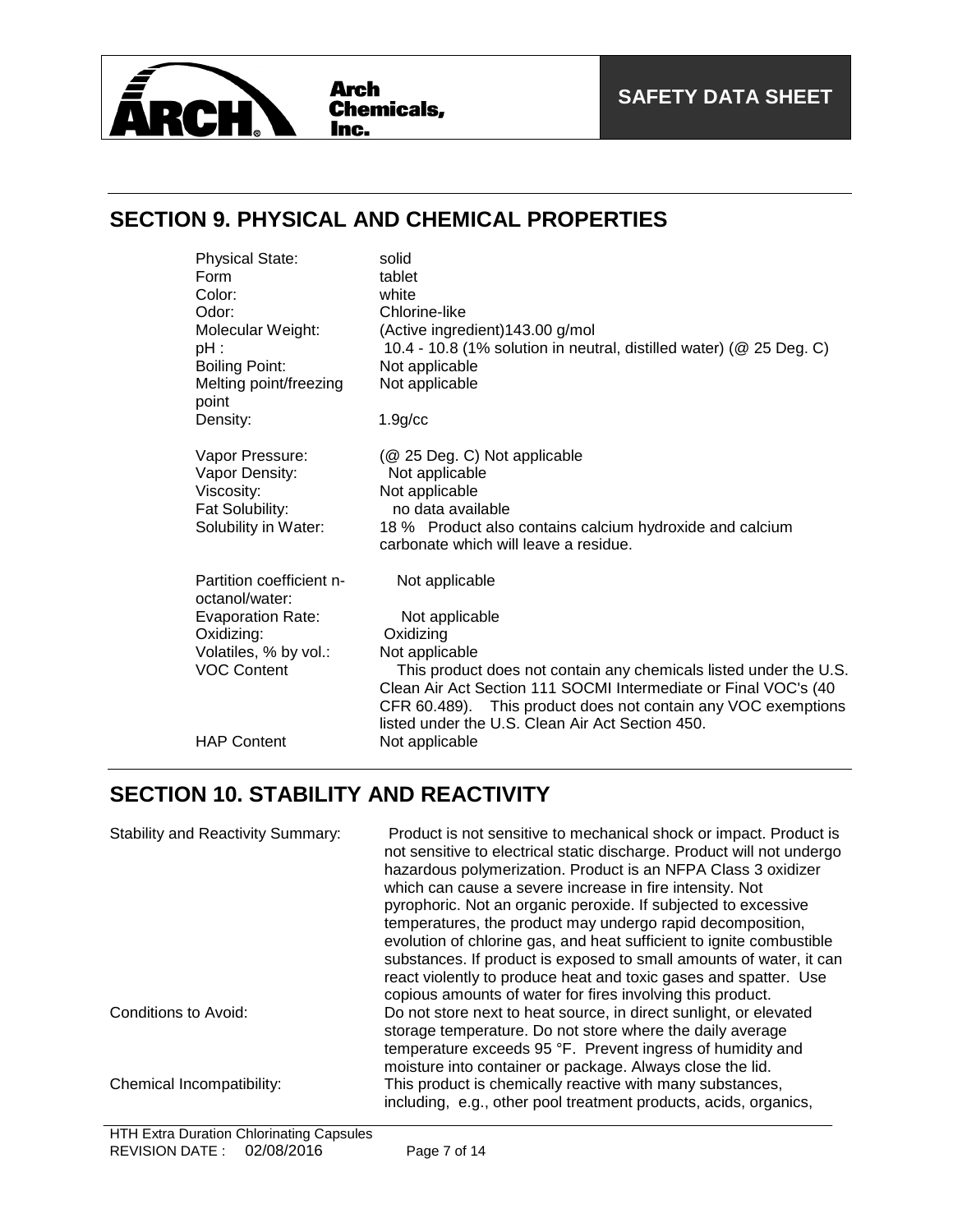

nitrogen-containing compounds, dry powder fire extinguishers (containing mono-ammonium phosphate), oxidizers, corrosive ,flammable or combustible materials. Do not allow product to contact any foreign matter, including other water treatment products. Contamination or improper use may cause a fire of great intensity, explosion or the release of toxic gases. If product is exposed to small amounts of water, it can react violently to produce heat and toxic gases and spatter.

Hazardous Decomposition Products: Chlorine Decomposition Temperature: 170 - 180 °C - , 338 - 356 °F-

## **SECTION 11. TOXICOLOGICAL INFORMATION**

| <b>Component Animal Toxicology</b><br>Oral LD50 value:          |                                                                                        |
|-----------------------------------------------------------------|----------------------------------------------------------------------------------------|
| <b>CALCIUM</b><br><b>HYPOCHLORITE</b>                           | LD50 (65% calcium hypochlorite)<br>850 mg/kg<br>Rat                                    |
| <b>SODIUM CHLORIDE</b>                                          | LD50<br>$= 3,000$ mg/kg<br>Rat                                                         |
| <b>CALCIUM CHLORIDE</b>                                         | LD50<br>$= 1,000$ mg/kg<br>Rat                                                         |
| <b>CALCIUM HYDROXIDE</b>                                        | $= 7,340$ mg/kg<br>LD50<br>Rat                                                         |
| <b>Component Animal Toxicology</b><br>Dermal LD50 value:        |                                                                                        |
| <b>CALCIUM</b><br><b>HYPOCHLORITE</b>                           | LD50 (65% calcium hypochlorite)<br>$> 2,000$ mg/kg<br>Rabbit                           |
| SODIUM CHLORIDE                                                 | $> 10,000$ mg/kg<br>LD50<br>Rabbit                                                     |
| <b>CALCIUM CHLORIDE</b>                                         | $= 2,630$ mg/kg<br>LD50<br>Rat                                                         |
| <b>CALCIUM HYDROXIDE</b>                                        | no data available                                                                      |
| <b>Component Animal Toxicology</b>                              |                                                                                        |
| Inhalation LC50 value:<br><b>CALCIUM</b><br><b>HYPOCHLORITE</b> | Inhalation LC50 1 h $(65\%$ calcium hypochlorite), (Nose Only) =<br>$2.04$ mg/l<br>Rat |
|                                                                 | Inhalation LC50 4 h (65% calcium hypochlorite), (Nose Only) =<br>$0.51$ mg/l<br>Rat    |
| <b>SODIUM CHLORIDE</b>                                          | Inhalation LC50 $1 h$ ><br>42 mg/l Rat                                                 |
| <b>CALCIUM CHLORIDE</b>                                         | no data available                                                                      |
| <b>CALCIUM HYDROXIDE</b>                                        | no data available                                                                      |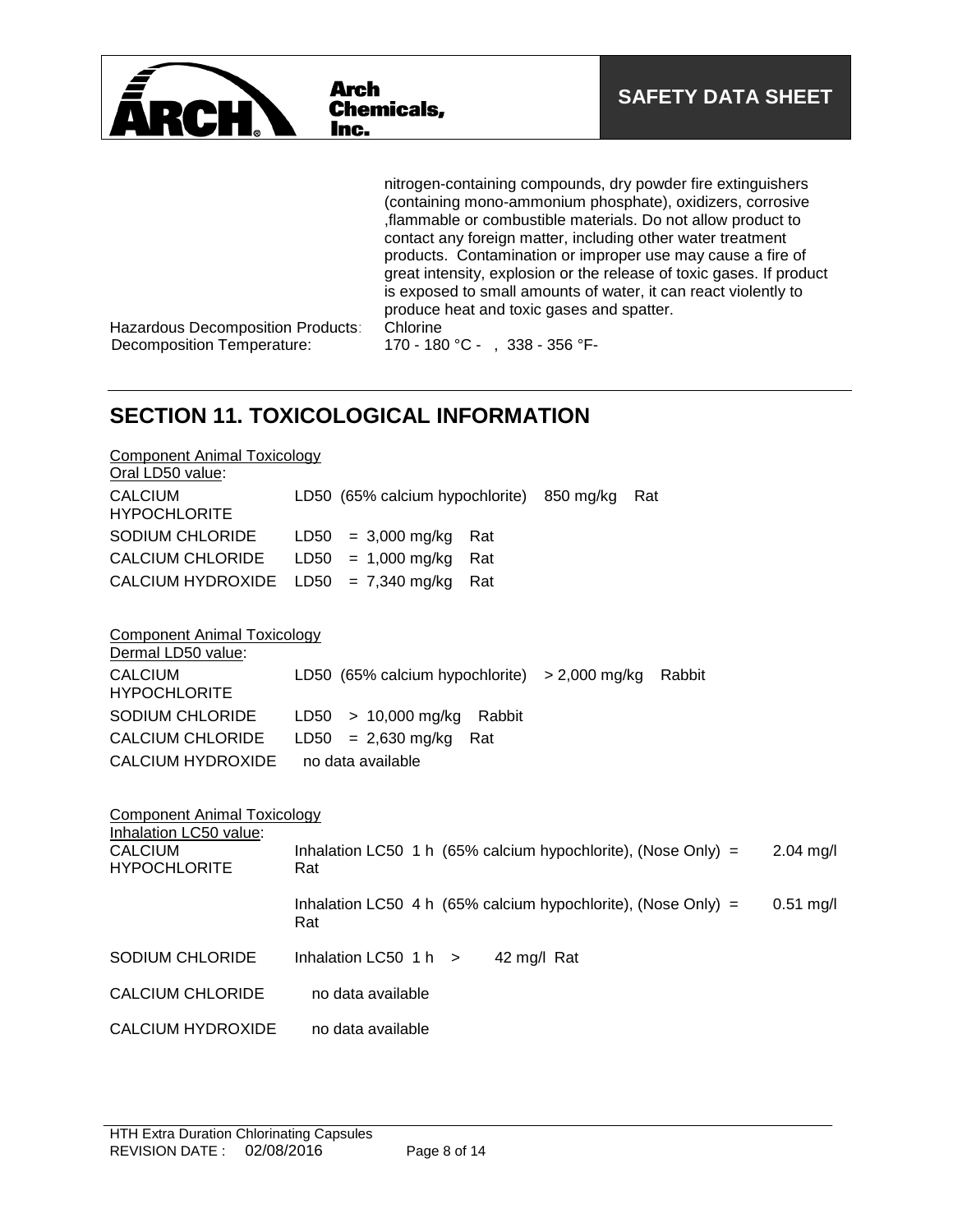| <b>Product Animal Toxicity</b><br>Oral LD50 value:                                                   | LD50 approximately 800 mg/kg<br>Rat                                                                                                                                                                                                                                                                                                                                                                                                                                                                                                                                                                                                                                                                                                                                                                                                                      |  |  |  |  |
|------------------------------------------------------------------------------------------------------|----------------------------------------------------------------------------------------------------------------------------------------------------------------------------------------------------------------------------------------------------------------------------------------------------------------------------------------------------------------------------------------------------------------------------------------------------------------------------------------------------------------------------------------------------------------------------------------------------------------------------------------------------------------------------------------------------------------------------------------------------------------------------------------------------------------------------------------------------------|--|--|--|--|
| Dermal LD50 value:<br>Inhalation LC50<br>value:                                                      | LD50<br>> 2,000 mg/kg Rabbit<br>Inhalation LC50 1.00 h (Nose Only) Believed to be > 2.04 mg/l Rat<br>Inhalation LC50 4 h (Nose Only) Believed to be > 0.51 mg/l Rat Inhalation<br>LC50 1 h (Nose Only) > 2.04 mg/l Rat Inhalation LC50 4 h (Nose Only) ><br>$0.51$ mg/l<br>Rat                                                                                                                                                                                                                                                                                                                                                                                                                                                                                                                                                                           |  |  |  |  |
| Skin Irritation:                                                                                     | DRY MATERIAL CAUSES MODERATE SKIN IRRITATION., WET MATERIAL<br><b>CAUSES SKIN BURNS.</b>                                                                                                                                                                                                                                                                                                                                                                                                                                                                                                                                                                                                                                                                                                                                                                 |  |  |  |  |
| Eye Irritation:<br><b>Skin Sensitization:</b>                                                        | Corrosive to eyes.<br>This material is not known or reported to be a skin or respiratory sensitizer.                                                                                                                                                                                                                                                                                                                                                                                                                                                                                                                                                                                                                                                                                                                                                     |  |  |  |  |
| Acute Toxicity:                                                                                      | This product is corrosive to all tissues contacted and upon inhalation, may cause<br>irritation to mucous membranes and respiratory tract. The dry material is irritating to<br>the skin. However when wet, it will produce burns to the skin.                                                                                                                                                                                                                                                                                                                                                                                                                                                                                                                                                                                                           |  |  |  |  |
| Subchronic / Chronic<br>Toxicity:                                                                    | There are no known or reported effects from repeated exposure except those<br>secondary to burns.                                                                                                                                                                                                                                                                                                                                                                                                                                                                                                                                                                                                                                                                                                                                                        |  |  |  |  |
| Reproductive and<br>Developmental Toxicity:                                                          | Calcium hypochlorite has been tested for teratogenicity in laboratory<br>animals. Results of this study have shown that calcium hypochlorite is not a<br>teratogen.                                                                                                                                                                                                                                                                                                                                                                                                                                                                                                                                                                                                                                                                                      |  |  |  |  |
| <b>CALCIUM CHLORIDE</b><br>Not known or reported to cause reproductive or<br>developmental toxicity. |                                                                                                                                                                                                                                                                                                                                                                                                                                                                                                                                                                                                                                                                                                                                                                                                                                                          |  |  |  |  |
| Mutagenicity:                                                                                        | Calcium hypochlorite has been tested in the Dominant lethal assay in male<br>mice, and it did not induce a dominant lethal response. Calcium hypochlorite<br>has been reported to produce mutagenic activity in two in vitro assays. It<br>has, however, been shown to lack the capability to produce mutations in<br>animals based on results from the micronucleus assay. In vitro assays<br>frequently are inappropriate to judge the mutagenic potential of bactericidal<br>chemicals due to a high degree of cellular toxicity. The concentration which<br>produces mutations in these in vitro assays is significantly greater than the<br>concentrations used for disinfection. Based on high cellular toxicity in in vitro<br>assays and the lack of mutagenicity in animals, the risk of genetic damage<br>to humans is judged not significant. |  |  |  |  |
| <b>CALCIUM CHLORIDE</b>                                                                              | This product was determined to be non-mutagenic in<br>the Ames assay. It was also shown to be non-<br>clastogenic in the chromosomal aberration test.                                                                                                                                                                                                                                                                                                                                                                                                                                                                                                                                                                                                                                                                                                    |  |  |  |  |
| Carcinogenicity:                                                                                     | This product is not known or reported to be carcinogenic by any reference<br>source including IARC, OSHA, NTP or EPA. One hundred mice were<br>exposed dermally 3 times a week for 18 months to a solution of calcium<br>hypochlorite. Histopathological examination failed to show an increased<br>incidence of tumors. IARC (International Agency for Research on Cancer)<br>reviewed studies conducted with several hypochlorite salts. IARC has<br>classified hypochlorite salts as having inadequate evidence for<br>carcinogenicity to humans and animals. IARC therefore considers<br>hypochlorite salts to be not classifiable as to their carcinogenicity to humans<br>(Group 3 Substance).                                                                                                                                                     |  |  |  |  |
| <b>CALCIUM CHLORIDE</b>                                                                              | This chemical is not known or reported to be                                                                                                                                                                                                                                                                                                                                                                                                                                                                                                                                                                                                                                                                                                                                                                                                             |  |  |  |  |
| HTH Extra Duration Chlorinating Capsules<br><b>REVISION DATE:</b>                                    | 02/08/2016<br>Page 9 of 14                                                                                                                                                                                                                                                                                                                                                                                                                                                                                                                                                                                                                                                                                                                                                                                                                               |  |  |  |  |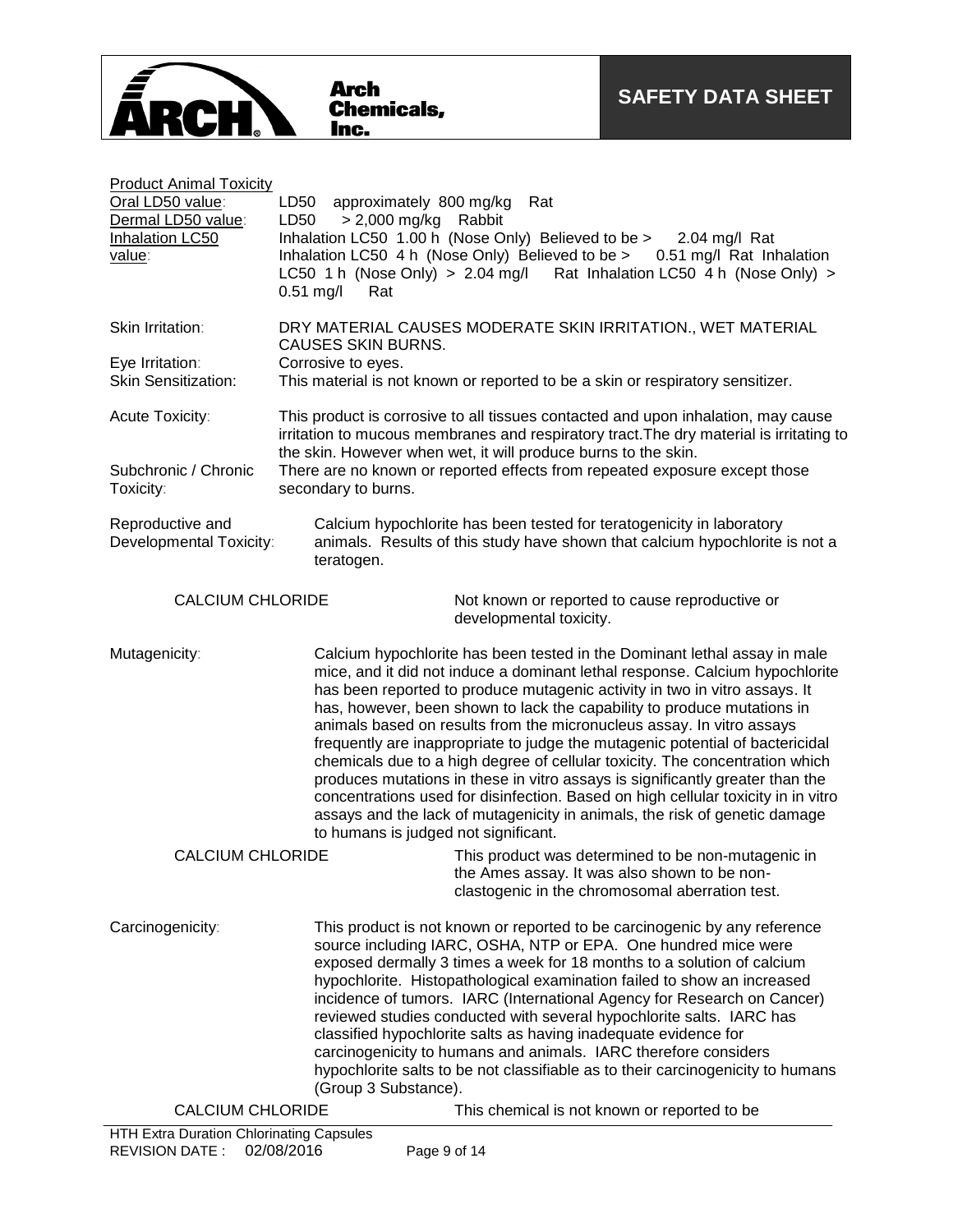

carcinogenic by any reference source including IARC, OSHA, NTP, or EPA.

### **SECTION 12. ECOLOGICAL INFORMATION**

Overview: Highly toxic to fish and other aquatic organisms.

#### Ecological Toxicity Values for: CALCIUM HYPOCHLORITE

| Bluegill                         |        | - (nominal, static). $96 h$ LC50 0.088 mg/l |
|----------------------------------|--------|---------------------------------------------|
| Rainbow trout (Salmo gairdneri), |        | - (nominal, static). 96 h LC50 0.16 mg/l    |
| Daphnia magna,                   |        | - (nominal, static). $48 h$ LC50 0.11 mg/l  |
|                                  |        | Bobwhite quail - Dietary LC50 > 5,000 ppm   |
| Mallard ducklings                | $\sim$ | Dietary LC50 $> 5,000$ ppm                  |
| Bobwhite quail                   | $\sim$ | Oral LD50 3,474 mg/kg                       |

### Ecological Toxicity Values for: CALCIUM CHLORIDE

| Blueaill                     | - (nominal, static). 96 h $LC50 = 10,650$ mg/l          |
|------------------------------|---------------------------------------------------------|
| Mosquito fish                | - (nominal, static). 96 h $LC50 = 13,400$ mg/l          |
| Pimephales promelas (fathead | - (nominal, static). 96 h LC50 = $4,630$ mg/l           |
| minnow)                      |                                                         |
| Daphnia magna,               | - (nominal, static). $48 h$ LC50= 2,770 mg/l            |
| Ceriodaphnia dubia           | - (nominal, static). $48 h$ LC50= 1,830 mg/l            |
| Nitzschia linearis (diatom)  | - (nominal, static). $5 \text{ day }$ LC50 = 3,130 mg/l |

### **SECTION 13. DISPOSAL CONSIDERATIONS**

**CARE MUST BE TAKEN TO PREVENT ENVIRONMENTAL CONTAMINATION FROM THE USE OF THE MATERIAL. THE USER OF THE MATERIAL HAS THE RESPONSIBILITY TO DISPOSE OF UNUSED MATERIAL, RESIDUES AND CONTAINERS IN COMPLIANCE WITH ALL RELEVANT LOCAL, STATE AND FEDERAL LAWS AND REGULATIONS REGARDING TREATMENT, STORAGE AND DISPOSAL FOR HAZARDOUS AND NONHAZARDOUS WASTES.** 

Waste Disposal Summary : If this product becomes a waste, it meets the criteria of a hazardous waste as defined under 40 CFR 261 and would have the following EPA hazardous waste number: D001.If this product becomes a waste, it will be a hazardous waste which is subject to the Land Disposal restrictions under 40 CFR 268 and must be managed accordingly.

Disposal Methods : As a hazardous solid waste it should be disposed of in accordance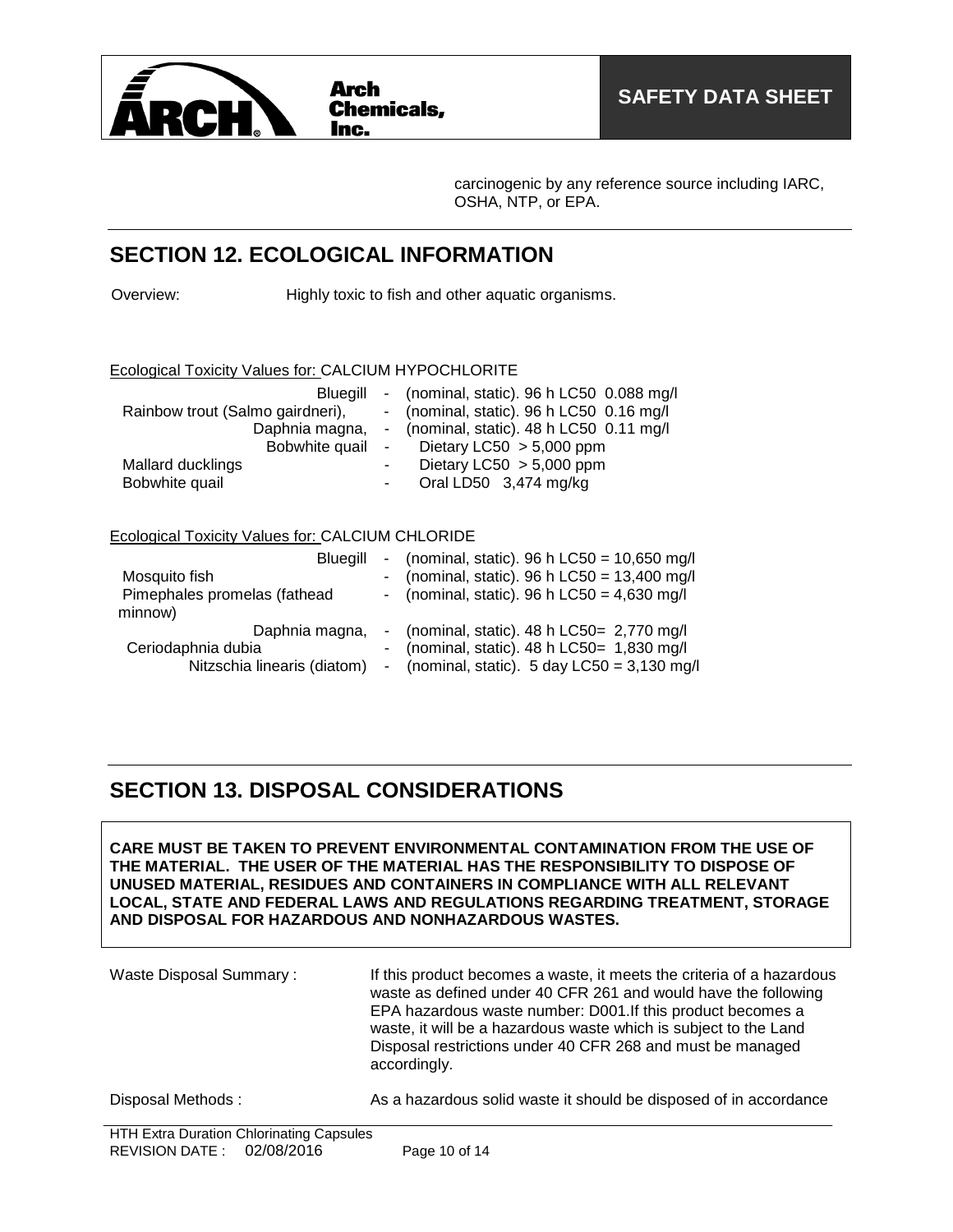

with local, state and federal regulations.

Potential US EPA Waste Codes : D001

### **SECTION 14. TRANSPORT INFORMATION**

| <b>DOT</b><br>UN number<br>Description of the goods<br>Class<br>Packing group<br>Labels<br><b>Emergency Response</b><br><b>Guidebook Number</b>                                                                                          | $\ddot{\cdot}$                                                          | 1748<br>Calcium hypochlorite mixtures dry<br>5.1<br>$\mathbf{I}$<br>: 5.1<br>140                 |
|------------------------------------------------------------------------------------------------------------------------------------------------------------------------------------------------------------------------------------------|-------------------------------------------------------------------------|--------------------------------------------------------------------------------------------------|
| TDG<br>UN number<br>Description of the goods<br>Class<br>Packing group<br>Labels                                                                                                                                                         |                                                                         | 1748<br>: CALCIUM HYPOCHLORITE MIXTURE, DRY<br>$-5.1$<br>$\mathbb{R}$ $\mathbb{R}$<br>: 5.1      |
| <b>IATA</b><br>UN number<br>Description of the goods<br><b>Class</b><br>Packing group<br>Labels<br>Packing instruction (cargo<br>aircraft)<br>Packing instruction<br>(passenger aircraft)<br>Packing instruction<br>(passenger aircraft) | $\ddot{\cdot}$<br>$\ddot{\cdot}$<br>$\mathbf{L}$<br>$\ddot{\cdot}$<br>÷ | 1748<br>Calcium hypochlorite mixture, dry<br>5.1<br>$\mathbf{II}$<br>5.1<br>562<br>558<br>Y544   |
| <b>IMDG-CODE</b><br>UN number<br>Description of the goods<br>Class<br>Packing group<br>Labels<br>EmS Number 1<br>EmS Number 2                                                                                                            |                                                                         | : 1748<br>: CALCIUM HYPOCHLORITE MIXTURE, DRY<br>5.1<br>$\mathbf{II}$<br>5.1<br>$:$ F-H<br>$S-Q$ |
| Marine pollutant                                                                                                                                                                                                                         | $\ddot{\phantom{a}}$                                                    | yes                                                                                              |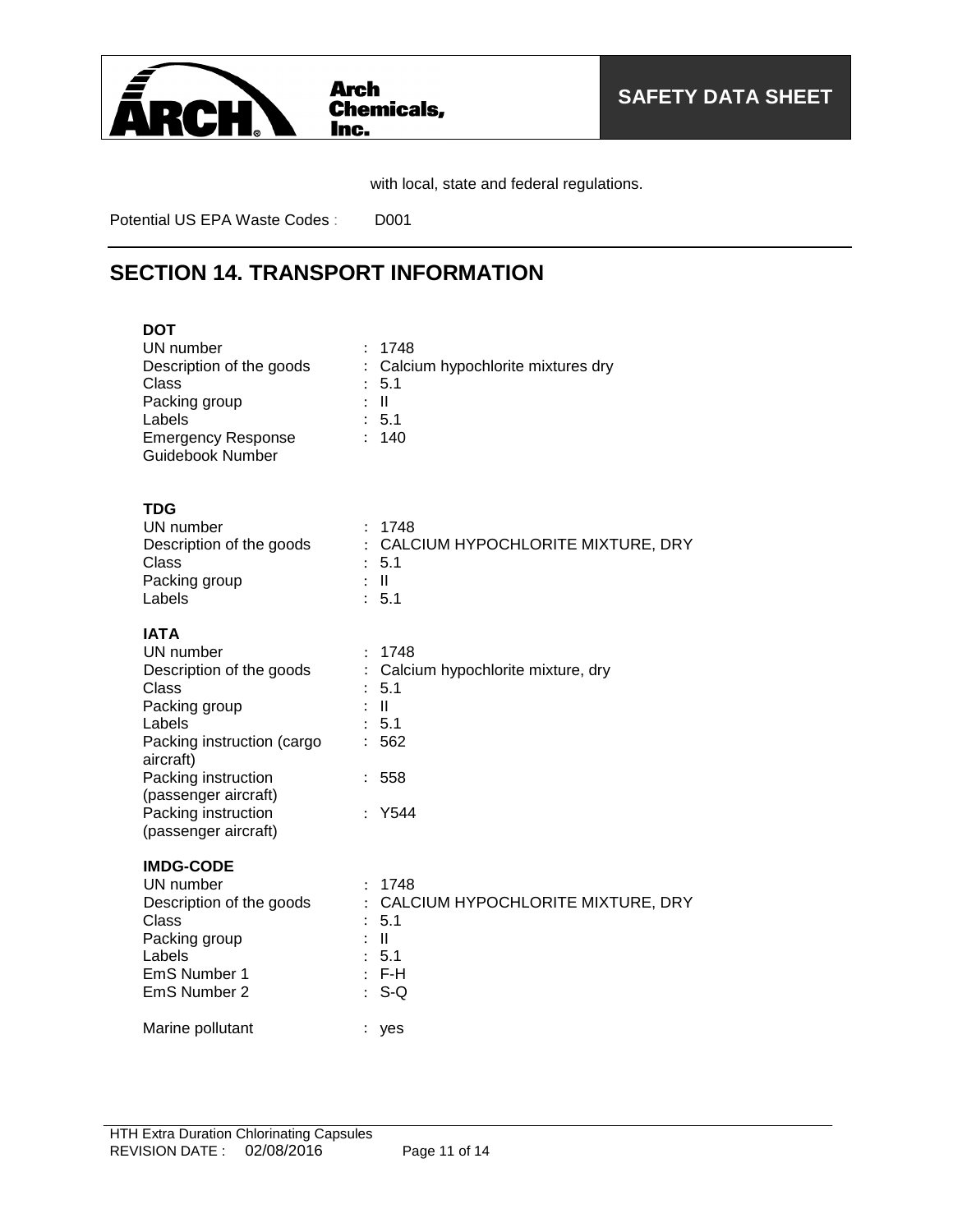

### **SECTION 15. REGULATORY INFORMATION**

#### **EPCRA - Emergency Planning and Community Right-to-Know Act**

#### **CERCLA Reportable Quantity**

| Components           | CAS-No.   | Component RQ<br>(lbs) | Calculated<br>product RQ<br>(lbs) |
|----------------------|-----------|-----------------------|-----------------------------------|
|                      |           |                       |                                   |
| Calcium hypochlorite | 7778-54-3 | 10                    | 12                                |

#### **SARA 302**

No chemicals in this material are subject to the reporting requirements of SARA Title III, Section 302.

#### **SARA 313**

This material does not contain any chemical components with known CAS numbers that exceed the threshold (De Minimis) reporting levels established by SARA Title III, Section 313.

### **Clean Air Act**

This product does not contain any hazardous air pollutants (HAP), as defined by the U.S. Clean Air Act Section 112 (40 CFR 61).

This product does not contain any chemicals listed under the U.S. Clean Air Act Section 112(r) for Accidental Release Prevention (40 CFR 68.130, Subpart F).

This product does not contain any chemicals listed under the U.S. Clean Air Act Section 111 SOCMI Intermediate or Final VOC's (40 CFR 60.489).

#### **Clean Water Act**

The following Hazardous Substances are listed under the U.S. CleanWater Act, Section 311, Table 116.4A:

Calcium hypochlorite 7778-54-3

The following Hazardous Chemicals are listed under the U.S. CleanWater Act, Section 311, Table 117.3:

Calcium hypochlorite 7778-54-3

This product does not contain any toxic pollutants listed under the U.S. Clean Water Act Section 307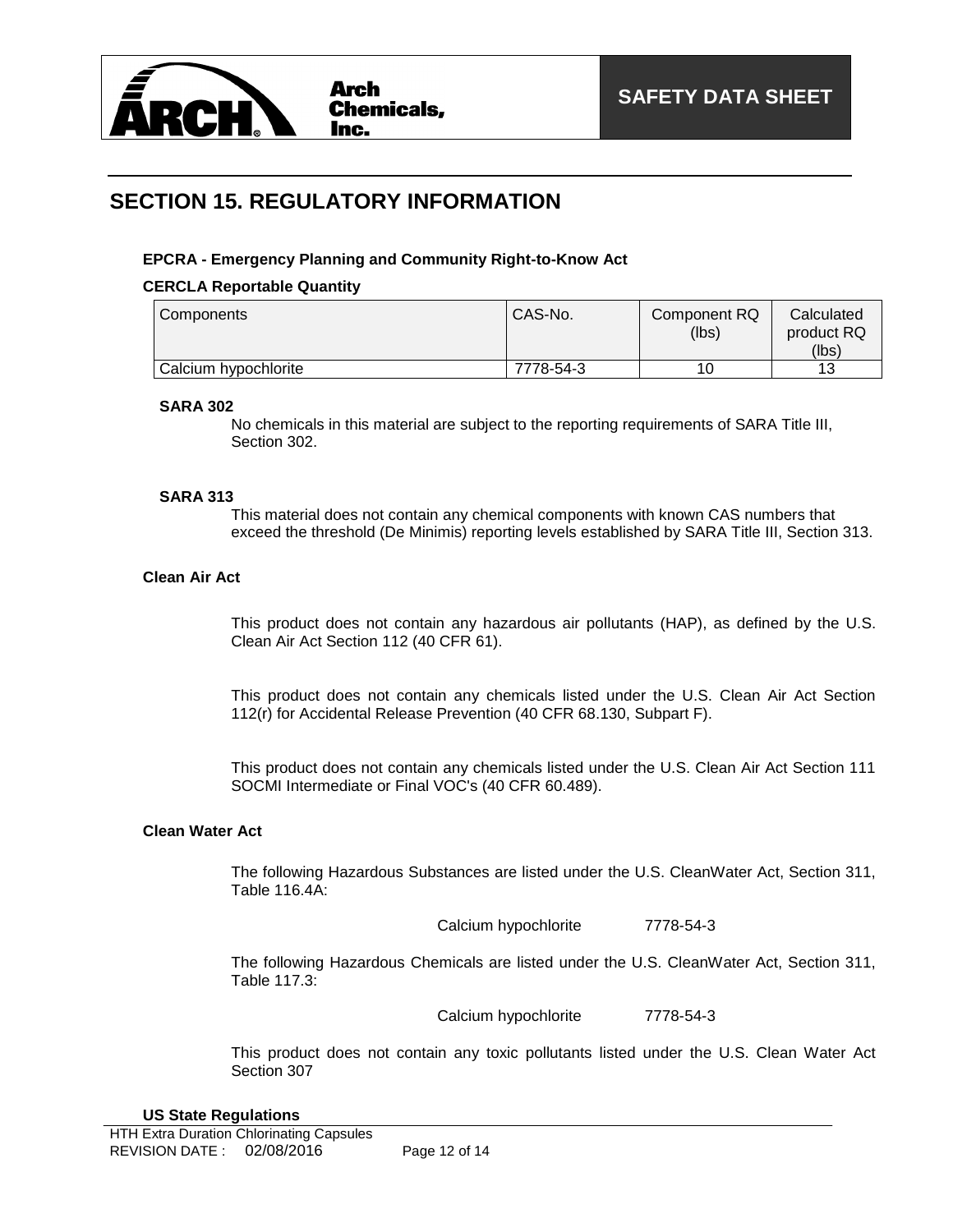

**Arch Chemicals,** Inc.

#### **Massachusetts Right To Know**

|                                 | Calcium hypochlorite | 7778-54-3  |
|---------------------------------|----------------------|------------|
|                                 | Calcium chlorate     | 10137-74-3 |
|                                 | Calcium dihydroxide  | 1305-62-0  |
|                                 | Calcium carbonate    | 471-34-1   |
| Pennsylvania Right To Know      |                      |            |
|                                 | Calcium hypochlorite | 7778-54-3  |
|                                 | Sodium chloride      | 7647-14-5  |
|                                 | Calcium chlorate     | 10137-74-3 |
|                                 | Calcium chloride     | 10043-52-4 |
|                                 | Calcium dihydroxide  | 1305-62-0  |
|                                 | Calcium carbonate    | 471-34-1   |
| <b>New Jersey Right To Know</b> |                      |            |
|                                 | Calcium hypochlorite | 7778-54-3  |
|                                 | Sodium chloride      | 7647-14-5  |
|                                 | Calcium dihydroxide  | 1305-62-0  |
|                                 | Calcium chlorate     | 10137-74-3 |
|                                 | Calcium chloride     | 10043-52-4 |
|                                 | Calcium carbonate    | 471-34-1   |
|                                 |                      |            |

#### **California Prop 65**

This product does not contain any chemicals known to State of California to cause cancer, birth defects, or any other reproductive harm.

### **The components of this product are reported in the following inventories:**

| <b>TSCA</b> | : The components of this product are listed on the TSCA |
|-------------|---------------------------------------------------------|
|             | Inventory of Existing Chemical Substances.              |

### **Inventories**

AICS (Australia), DSL (Canada), IECSC (China), REACH (European Union), ENCS (Japan), ISHL (Japan), KECI (Korea), NZIoC (New Zealand), PICCS (Philippines), TCSI (Taiwan), TSCA (USA)

### **SECTION 16. OTHER INFORMATION**

SECTIONS REVISED: 1, 2 Major References : Available upon request.